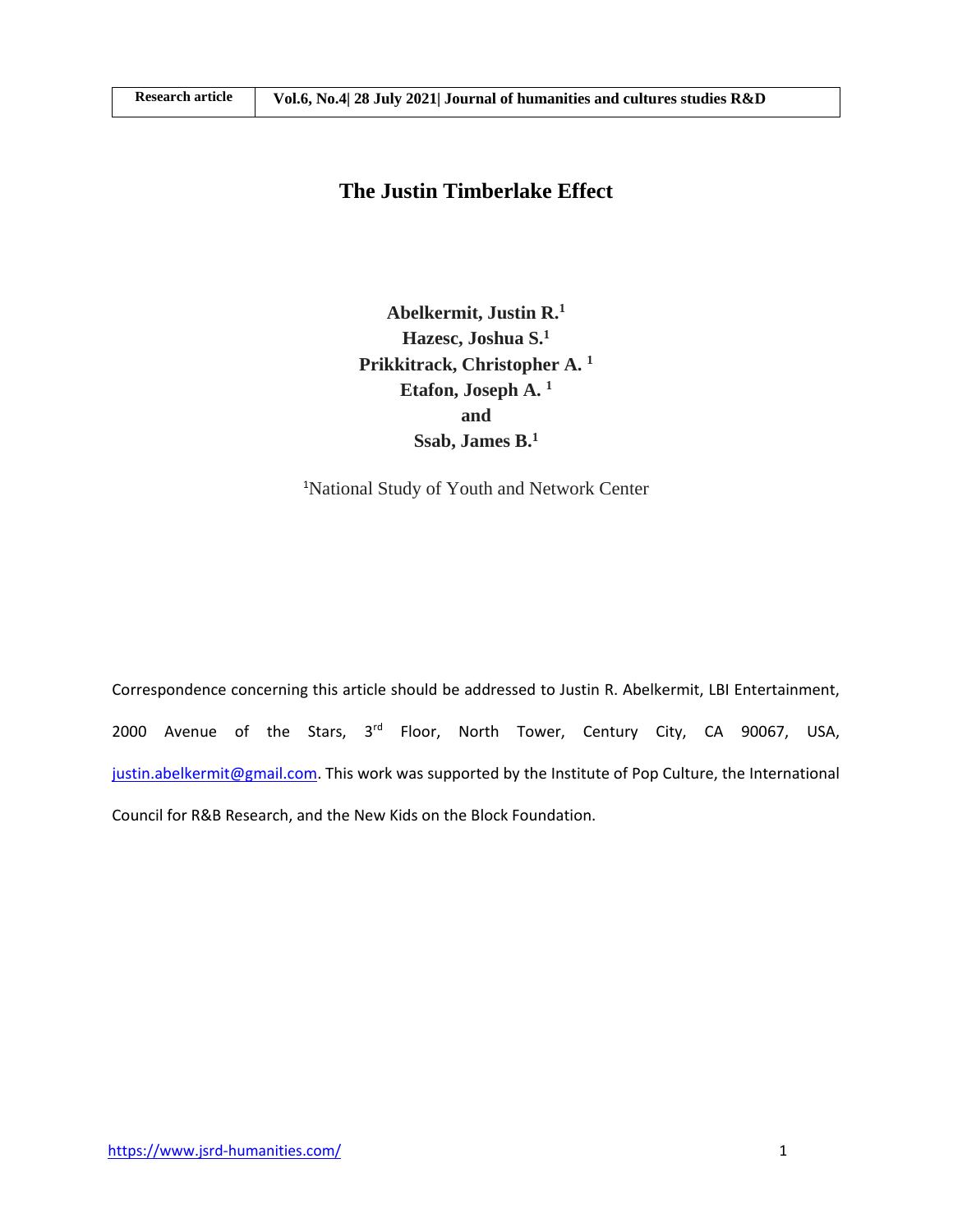### **Abstract**

We have spotted a big, fat gap in the literature: Nobody knows about the relationship between hotness and popularity in post-00s boy bands. To contribute to the progress of humanity, we decided that it was our responsibility to fill this gap. We rolled up our sleeves and gathered data on  $N = 175$  boy band members nested in  $K = 50$  boy bands that were active between 1990 and 2018. Using multilevel modeling, we found that the link between hotness and popularity was positive among members of 90s boy bands (e.g., \*NSYNC, the Backstreet Boys), whereas this link was null among members of post-00s boy bands (e.g., BTS, The Jonas Brothers). We labeled this phenomenon "The Justin Timberlake Effect." Obviously, this stuff has far-reaching practical and unpractical implications. The fact that HARKing and *p*-hacking were used is discussed as a very anecdotal and inconsequential limitation.

*Key words*: Every; little; thing; I; do; Never; seems; enough; for; you.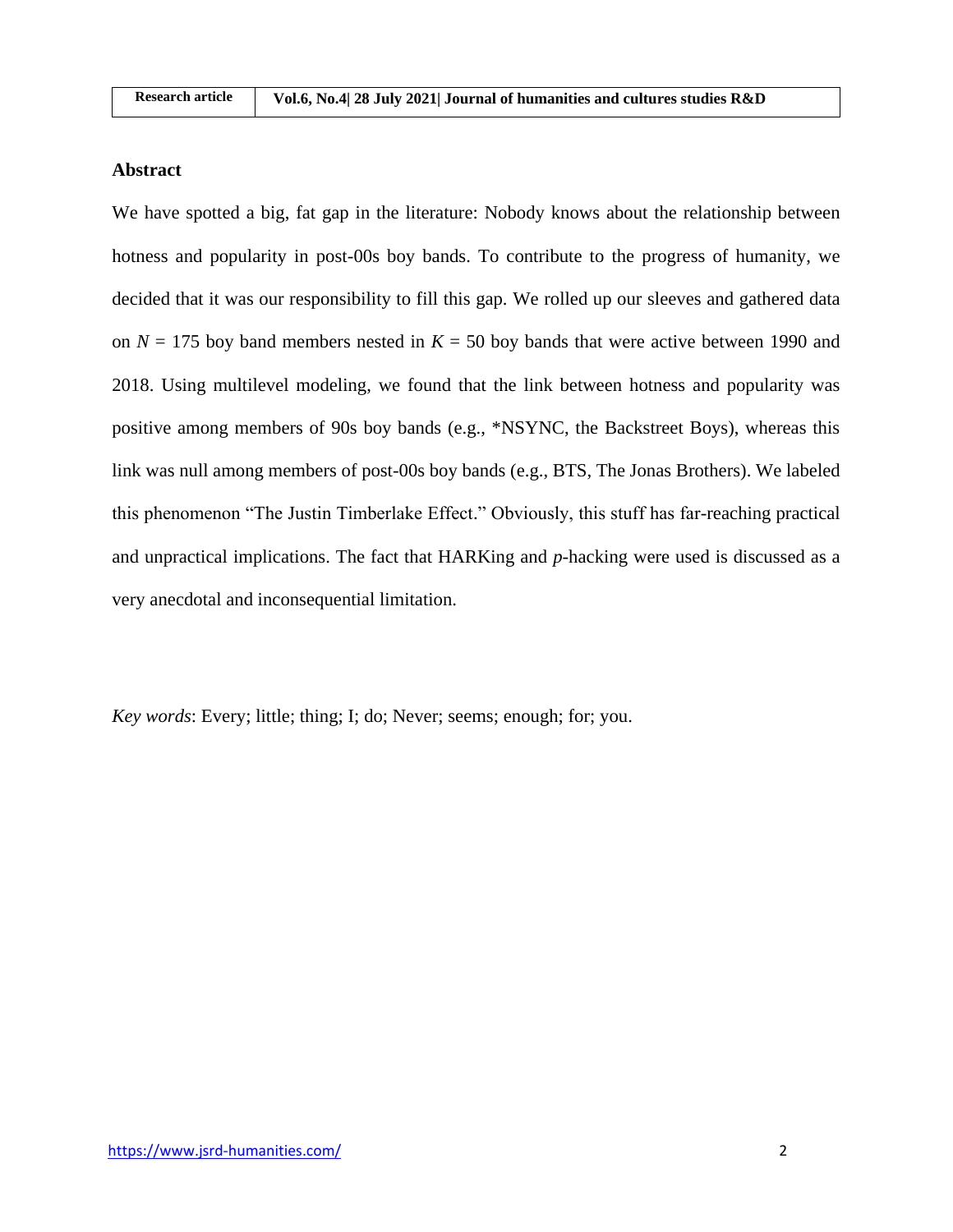$R = 1$ 

#### **The Justin Timberlake Effect**

"The more you throw tomatoes on Sopranoes, the more they yell"

George Perec, 1980, p. 38

Although the earliest traces of boy bands date back to the mid-1950s, the golden age of boy bands was the 1990s (Underst & Able, 1930). Existing and non-existing studies show that hotness is the most vigorous and robust predictor of the popularity of 90s boy band members (e.g., Tempo, Ropari et al., 2003; Heavym et al., 3054). For instance, Justin Timberlake from \*NSYNC, Nick Carter from the Backstreet Boys, and Wanya Morris from Boyz II Men are not only the hottest members of their bands, but also among the most popular existing people on the planet (Timberlake, Carter, & Morris, 2015; but see Bass, Littrell, and Stockman, 2015). However, little is known about the relationship between hotness and popularity in post-00s boy bands (van Dalization, 1999). For instance, Harry Styles from One Direction, Nick Jonas from the Jonas Brothers, and Jungkook from BTS are definitely known to be the hottest members of their bands (Styles, Jonas, & Jungkook, 2015). But are they the most popular? Well, the question is on everyone's lips (Brown, Kashuk, & Lauder, 2020).

In the present research, we formulated three more-or-less justified hypotheses.

*The level-1 main effect hypothesis*. The higher the hotness, the higher the popularity.

*The level-2 main effect hypothesis*. Compared to 90s boy bands, members from post-00s boy bands are more popular.

*The cross-level interaction hypothesis*. For 90s boy bands, the higher the hotness, the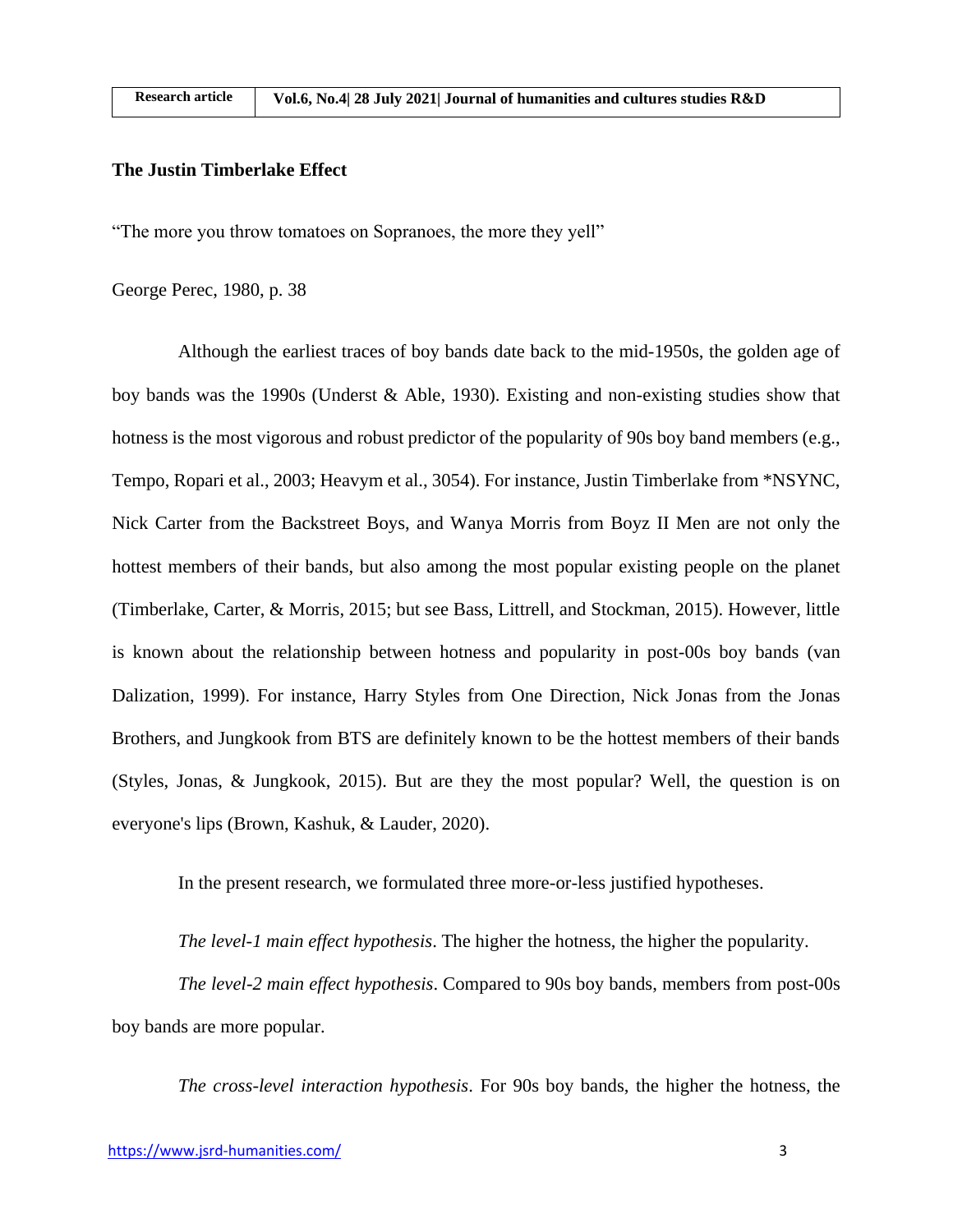higher the popularity; for post-00s boy bands, this link is attenuated.

### **Method**

**Participants.** We used Goldenberg et al.'s (2018) Internet Boy Band Database. We used two inclusion criteria. First, we focused on boybands that had at least one song chart on the US version of the Billboard Hot 100 between 1990 and 2018. Second, we retained members with nonmissing values on the focal variables. The final sample size was rather fine-tuned, with  $N = 175$ boy band members from  $K = 50$  boy bands.

# **Variables.**

*Popularity score (outcome)*. We gathered the number of Instagram followers of each of the boy band members of our dataset and developed a popularity score scale ranging from  $1 = not$ *popular* ( $\leq 100$  followers) to  $7 = Beyonc\acute{e}$  *popular* ( $\geq 100,000,000$  followers).

*Hotness (level-1 continuous variable).* We operationalized this variable by counting the number of time(s) a given boy band member appeared in ten Internet hotness rankings from such prestigious and well-respected outlets as [The Hollywood Gossip](https://www.thehollywoodgossip.com/slideshows/17-hottest-boy-band-members-of-all-time/) or [Buzzfeed.](https://www.buzzfeed.com/mjs538/the-top-40-90s-boy-band-members-ranked-by-curren)

*Period of success (level-2 dichotomous variable).* We distinguished 90s boy bands (whose greatest year of success fell between 1990 and 2000) from post-00s boy bands (whose greatest year of success came after 2000).

# **Results**

Given the hierarchical structure of the data, we treated boy band members (level-1 units) as nested in boy bands (level-2 units). We used Sommet and Morselli's (2020) three-step procedure.

**Step #0. Centering Variables.** All of the variables were centered. We cluster-mean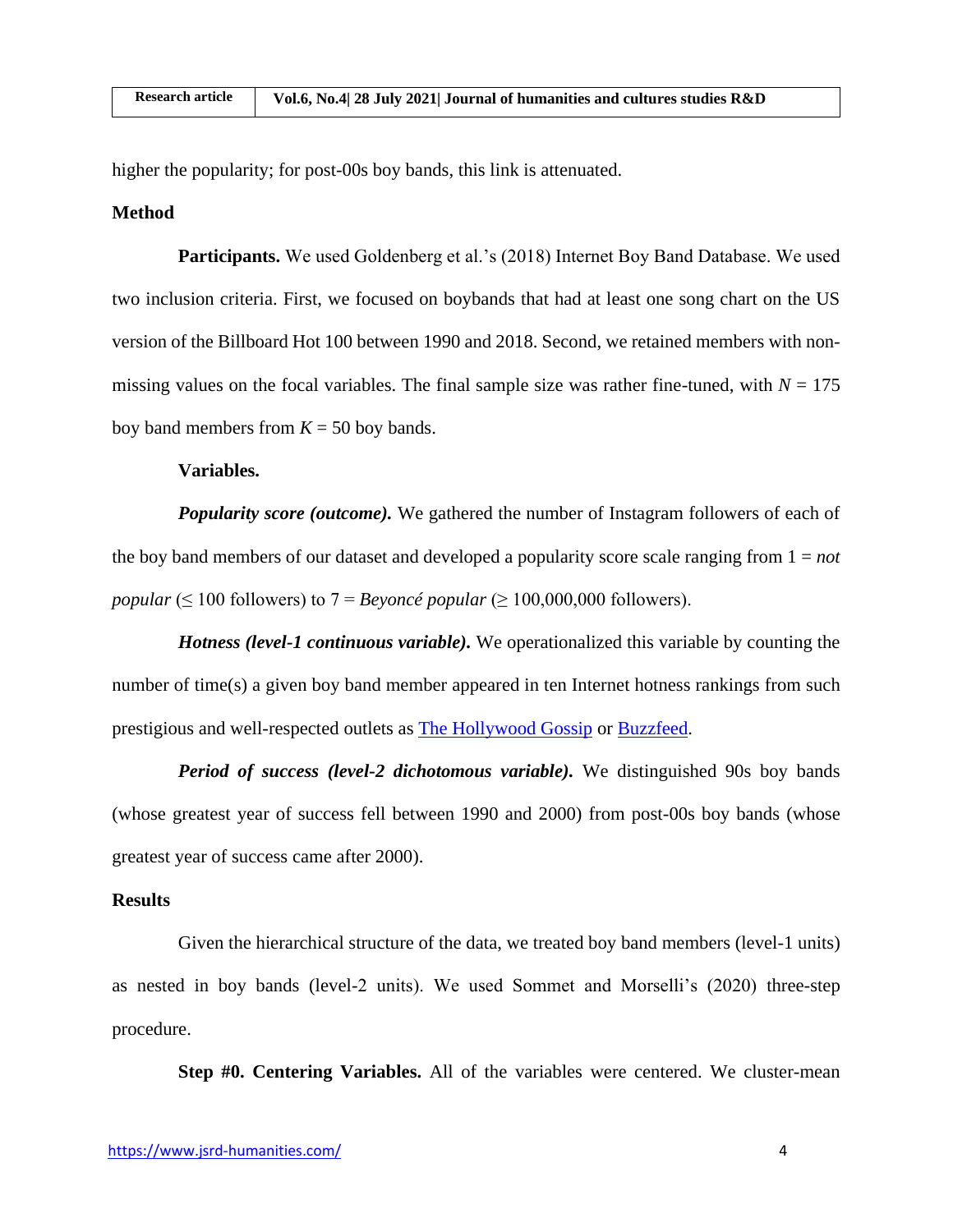centered our level-1 variable, namely, hotness (subtracting the boy band-specific hotness mean from each observation), to obtain the estimation of the pooled within-boy band effect.

**Step #1. Building an Empty Model.** As a first step, we built an empty model and calculated the ICC and the DEFF. The ICC was .82, meaning that 82% of the variance in the popularity score was explained by between boy band differences (a large within-cluster homogeneity). The DEFF was above 1.5, meaning that multilevel modeling was warranted.

**Step #2. Building Intermediate Models.** As a second step, we built an intermediate model using hotness and period of success as predictors, and we performed a likelihood-ratio test to see whether estimating the slope residuals improved the fit. The *p*-value of the LR  $\chi^2$  (2) was below .20, meaning that estimating the slope residual variance and the covariance terms was warranted.

**Step #3. Building the Final Model.** As a third step, we built the final model using hotness (cluster-mean centered), period of success  $(-0.5 = "90s$  boy bands" vs.  $0.5 = "post-00s$  boy bands"), and the cross-level interaction as predictors.

Inconsistent with our first hypothesis, we did not observe a significant effect of hotness on popularity score,  $B = 0.03, 95\%$  CI [-0.14, 0.21] (i.e., the 95% confidence interval included zero, meaning that we failed to reject the null hypothesis).

Consistent with our second hypothesis, we observed that the popularity score of members from post-00s boy bands was  $B = 1.59$ , 95% CI [0.94, 2.24] higher than the popularity score of members from 90s boy bands.

Consistent with our third hypothesis, we observed a significant cross-level interaction between hotness and period of success,  $B = -0.39$ , 95% CI [ $-0.73$ ,  $-0.04$ ]. A simple slope analysis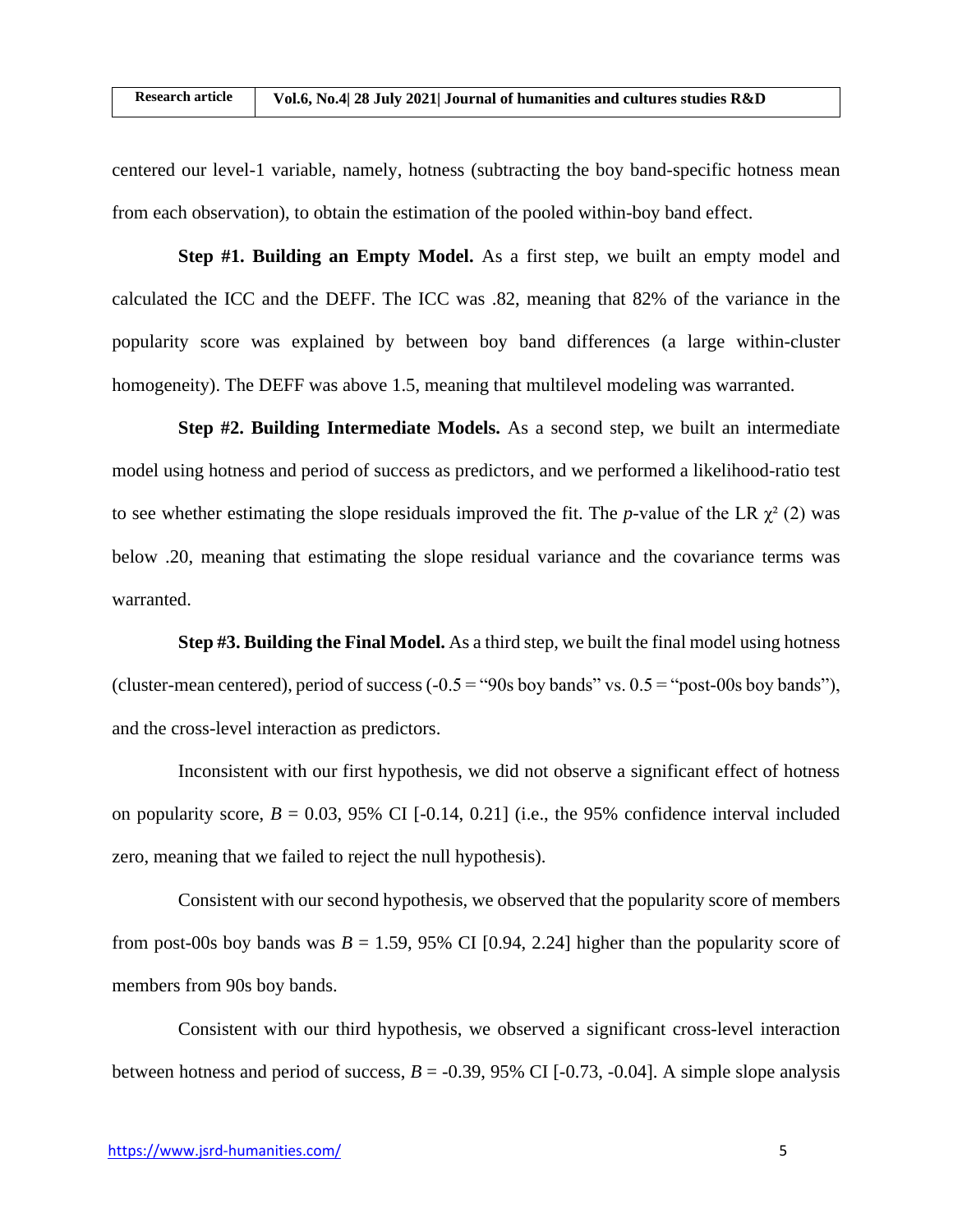revealed that the pooled within-boy band effect of hotness was positive for 90s boy bands,  $B =$ 0.23, 95% CI [0.05, 0.41], whereas the effect was null for post-00s boy bands,  $B = -0.16$ , 95% [-0.45, 0.14]. We called this phenomenon "The Justin Timberlake Effect". Figure 1 presents a graphical representation of the phenomenon.

## **General Discussion**

Two out the three hypotheses were confirmed, which, quite frankly, is not that bad. The coolest effect we found is the "Justin Timberlake Effect": Only the hottest members from the 90s boy bands are still popular today; the less sexy members have somehow been forgotten. This has important social, societal, cultural, ethical, political, emotional, developmental, environmental, psychological, and epistemological implications for a lot of people (Shoulder, Arm, & Toes, 2005). As such, this work opens vast and great avenues for future research or—at the very least—one teeny tiny little dark alley for a follow-up study (Poly & Rous, 2040).

Two limitations should be acknowledged. First, our sample was composed of men only. Hence, the findings need to be replicated using girl bands (see Lochhims, Bunton, Bworn, Lawelhill, & Hambeck, 1994) Second, to produce the right estimates for the tutorial that go along with the present paper, the authors somewhat used HARKing and *p*-hacking (Stapel, Wansink LaCour, & Ruggiero, 2015). Hence, if I were you, I wouldn't trust the findings too much.

Despite these insignificant limitations, we think that this work is really, really nice; actually, it's so nice that we plan to self-cite this paper in the near future.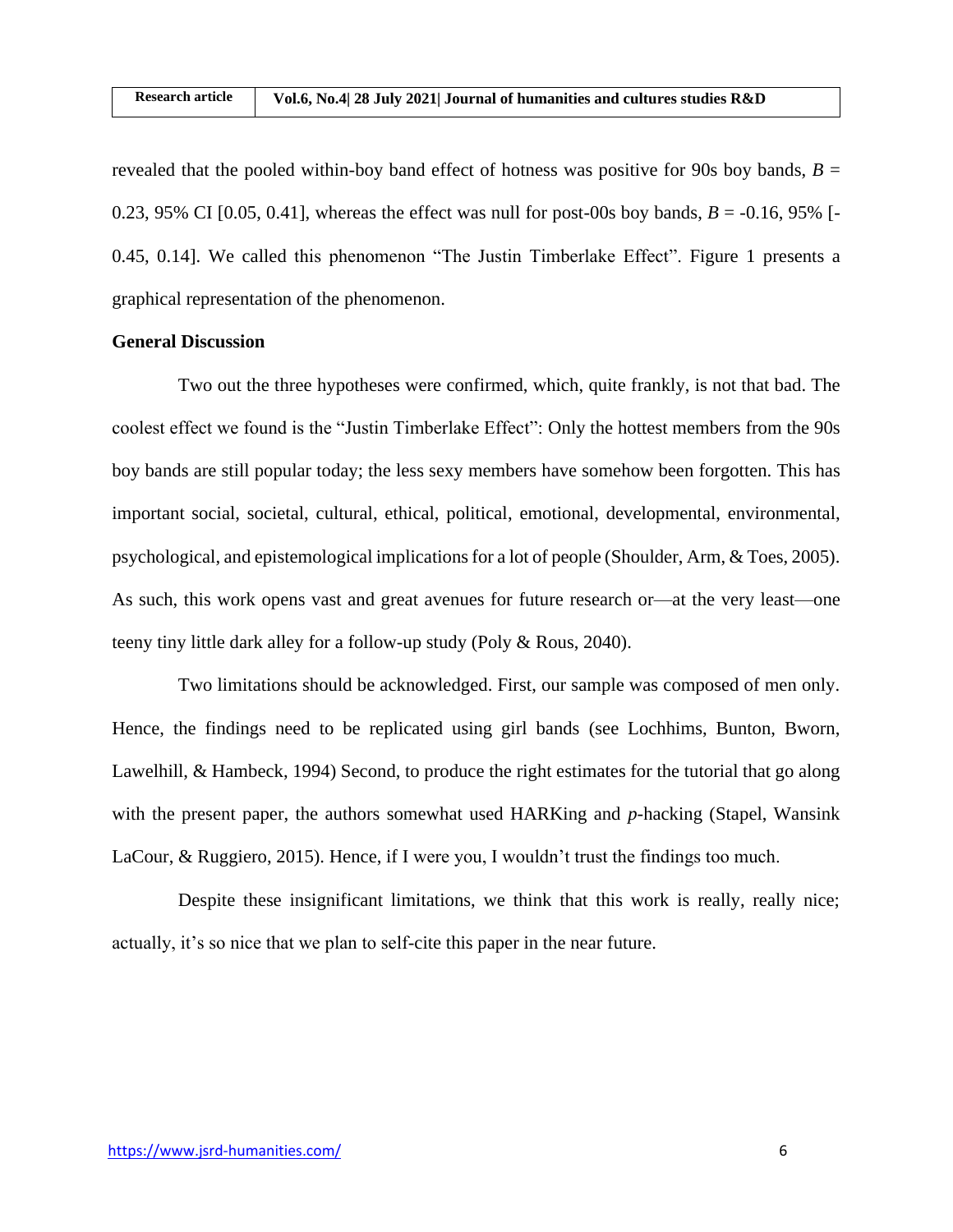

*Figure 1 – The Justin Timberlake Effect*. All members of post-00s boy bands are popular, whereas only the hottest members of 90s boy bands are popular. *Note*: Error bar are 95% CIs.

## **References**

- Bass, J. L., Littrell, B. T., & Stockman, S. P. (2015). Comment on Timberlake, Carter, and Morris (2015): That's bullsh\*t guys: WE are the hottest. *Current Opinion in Opinion*, *13*, 216- 228.
- Brown, B., Kashuk, S., & Lauder, E. (2020). Lips don't lie: The 1000 questions which are on everyone's lips nowadays. *Lips Inquiry*, *49*, 1114-1127.

Goldenberg, R., Amber, T., & Malik, Y. (2018). *Internet boy band database: An audio-visual*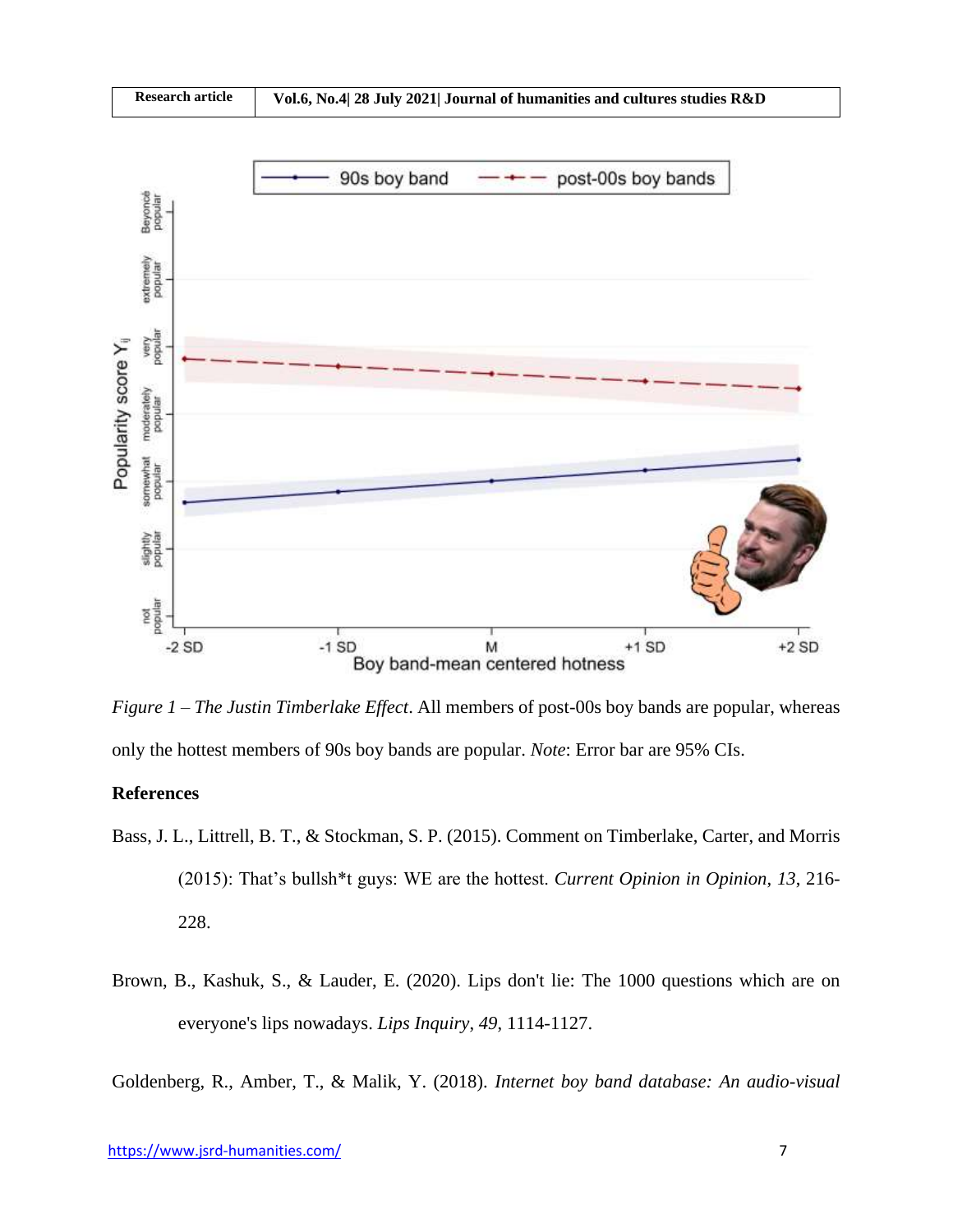*history of every bod band to chart on the Billboard Hot 100 since 1980*. Retrieved from [https://data.world/the-pudding/internet-boy-band-database.](https://data.world/the-pudding/internet-boy-band-database)

- Heavym E., et al., (3054). *Title of the paper to come*. Great-great-…-great parents of the future authors of the manuscript in preparation.
- Tempo, R., Ropari E., et al. (2003). Some like it hot: Hotness and popularity in 1990-1999 boy bands. *Journal of Hotness and Popularity*, *1*, 15-20.
- Lochhims, M. J., Bunton, E. L., Bworn, M. L., Lawelhill, G. E., & Hambeck, V. C. (1994). Yo, I'll tell you what I want, what I really, really want, so tell me what you want, what you really, really want. *Archive of the Reviews of the Reports Bulletin*, *63*, 359–372.
- Perec, G. (1980). Experimental demonstration of the tomatotopic organization in the Soprano (Cantatrix sopranica L.). *SubStance*, 9, 37-45.
- Poly, I., & Rous, D. (2040). *Roads at crossroads: A road to all the types of roads.* Unpublished manuscript. Retrieved from the DeLorean time machine library.
- Shoulder, R., Arm, M., & Toes, S. (2005). *Human body: A book for children and scientists*. New York, NY: Anyonelsevier.
- Stapel, K. M., Wansink, M. J., LaCour, B., & Ruggiero, D. (2015). How to publish in Science? *Science*, *90*, 869-887.
- Styles, H. E., Jonas, P. K., and Jungkook, J. (2015). Comment on Bass, Littrell, and Stockman (2015): No, no, no, that's bullsh\*t guys: WE are the hottest. *Current Opinion in Opinion*, *13*, 229-231.